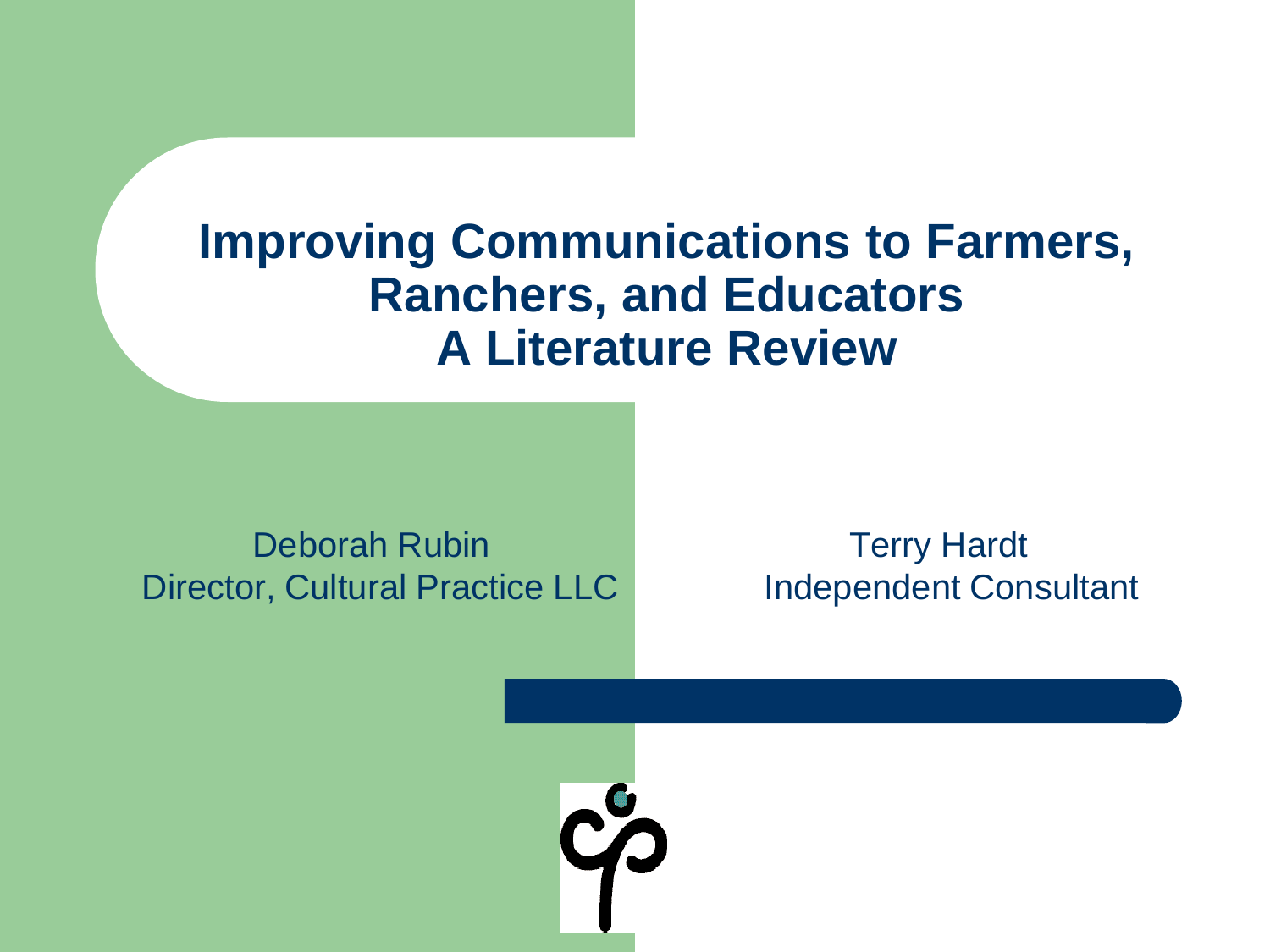### **Purpose of the study**

To improve the capacity of the Sustainable Agriculture Network (SAN) to reach "whole of American agriculture" with messages about sustainable agriculture

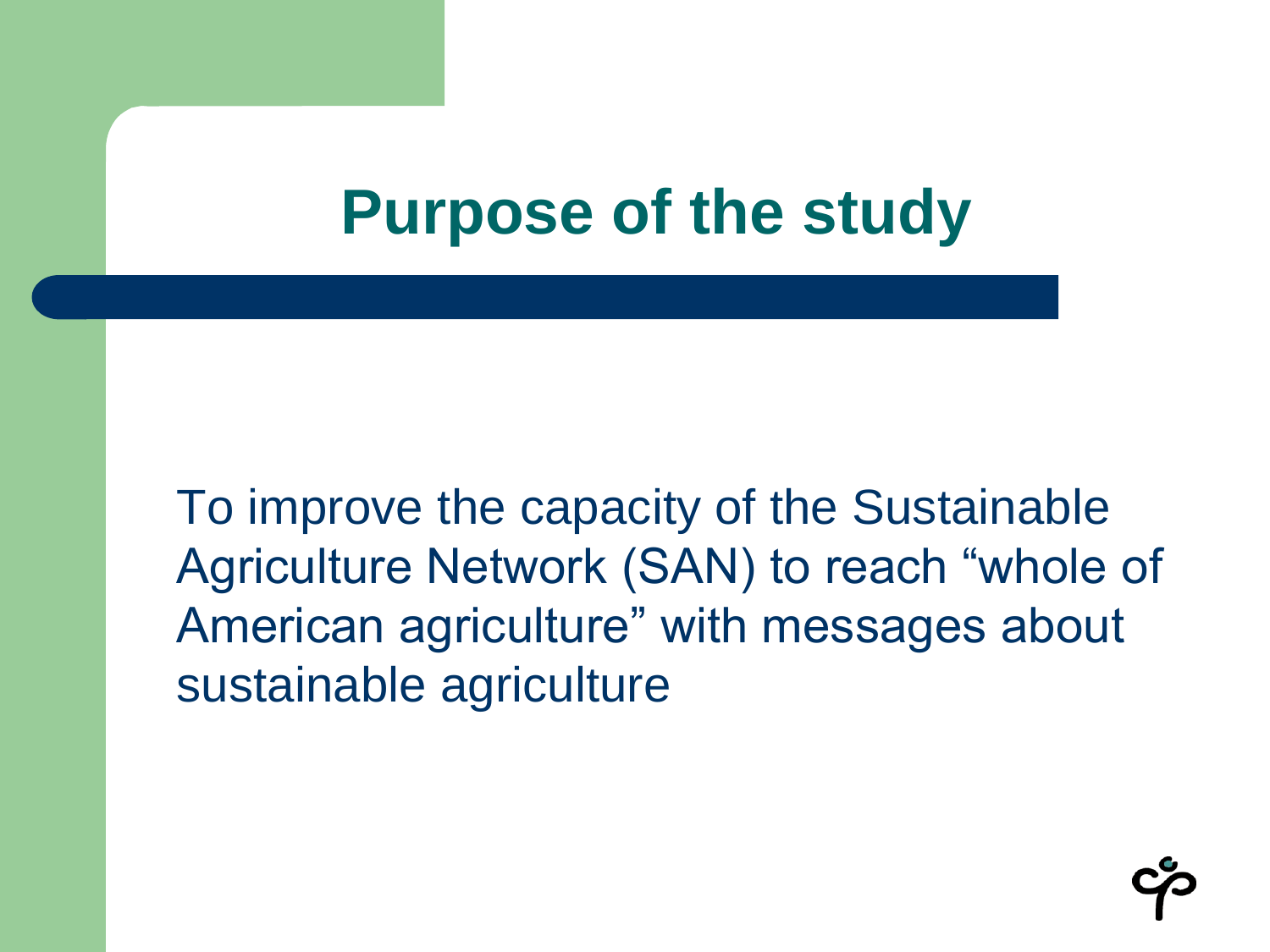# **Guiding questions**

- Who are the different types of producers and educators that make up the key audiences in American agriculture?
- What are the current communications channels used by conventional farmers?
- Are there differences in how sustainable agriculture is presented in different publications?
- Are there common values or messages appropriate for a broad range of producers?

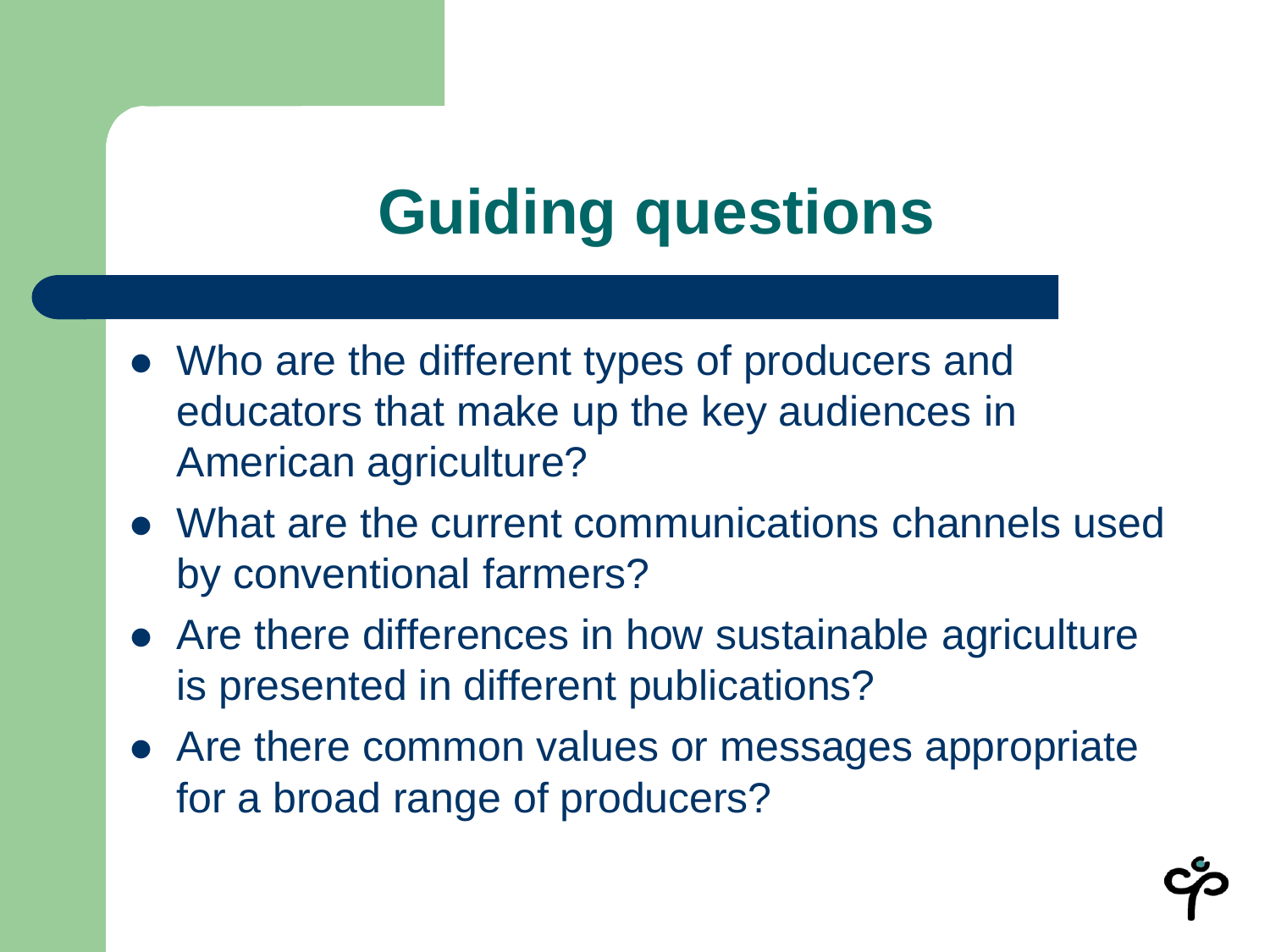# **Literature review methodology**

- Review of the SAN literature and communication products
- Review of US academic literature in agricultural communications
- Review of key communications materials aimed at conventional and organic producers
- Qualitative analysis of selected texts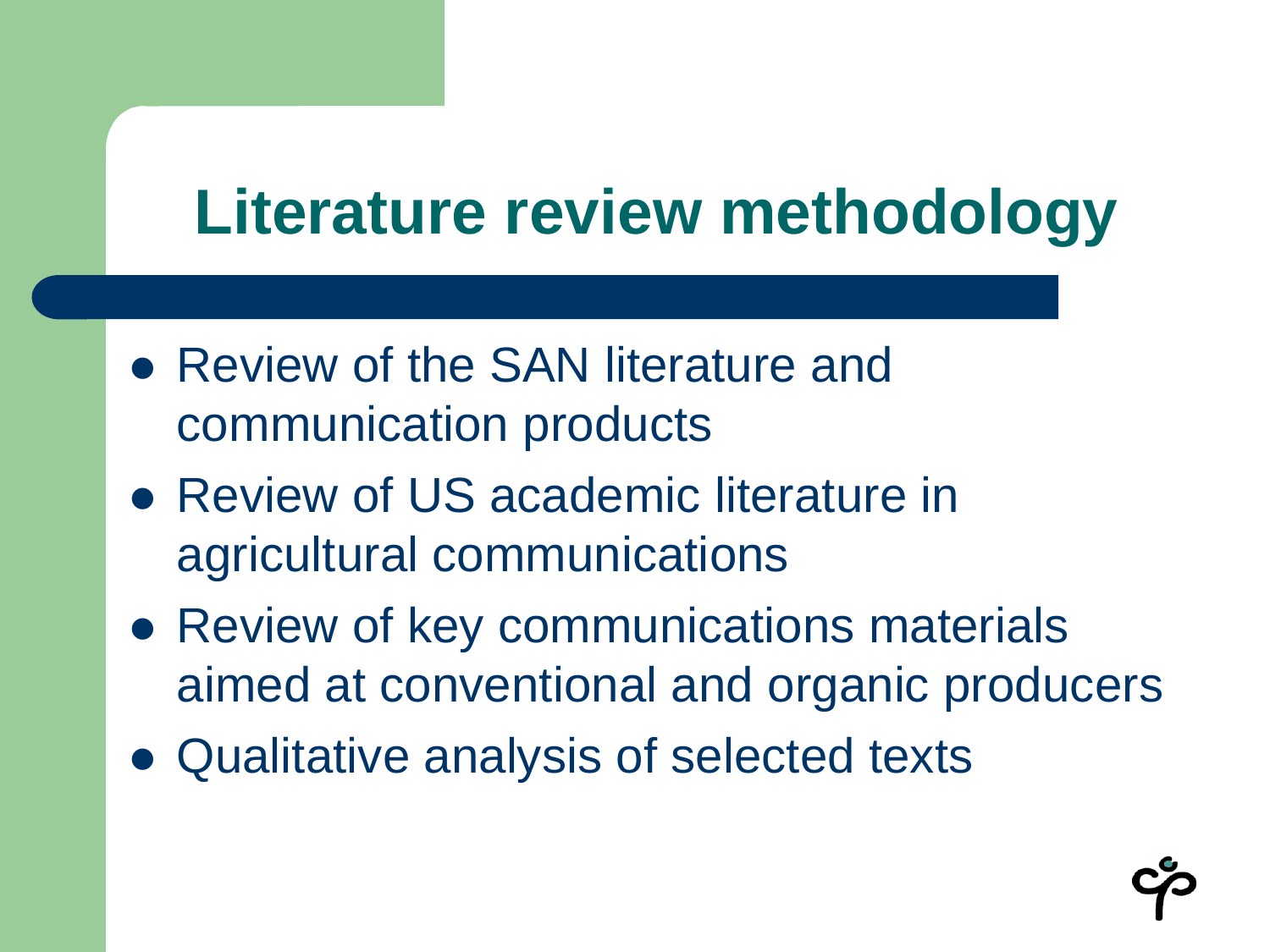### **Components of Sustainable Agriculture – Finding a Consensus**

#### Profit – Protection – People

- Economic profitability
- Environmental protection through improvement in soil conservation and fertility, reduced water and pesticide use, increase wildlife and plant biodiversity
- Create vibrant farm communities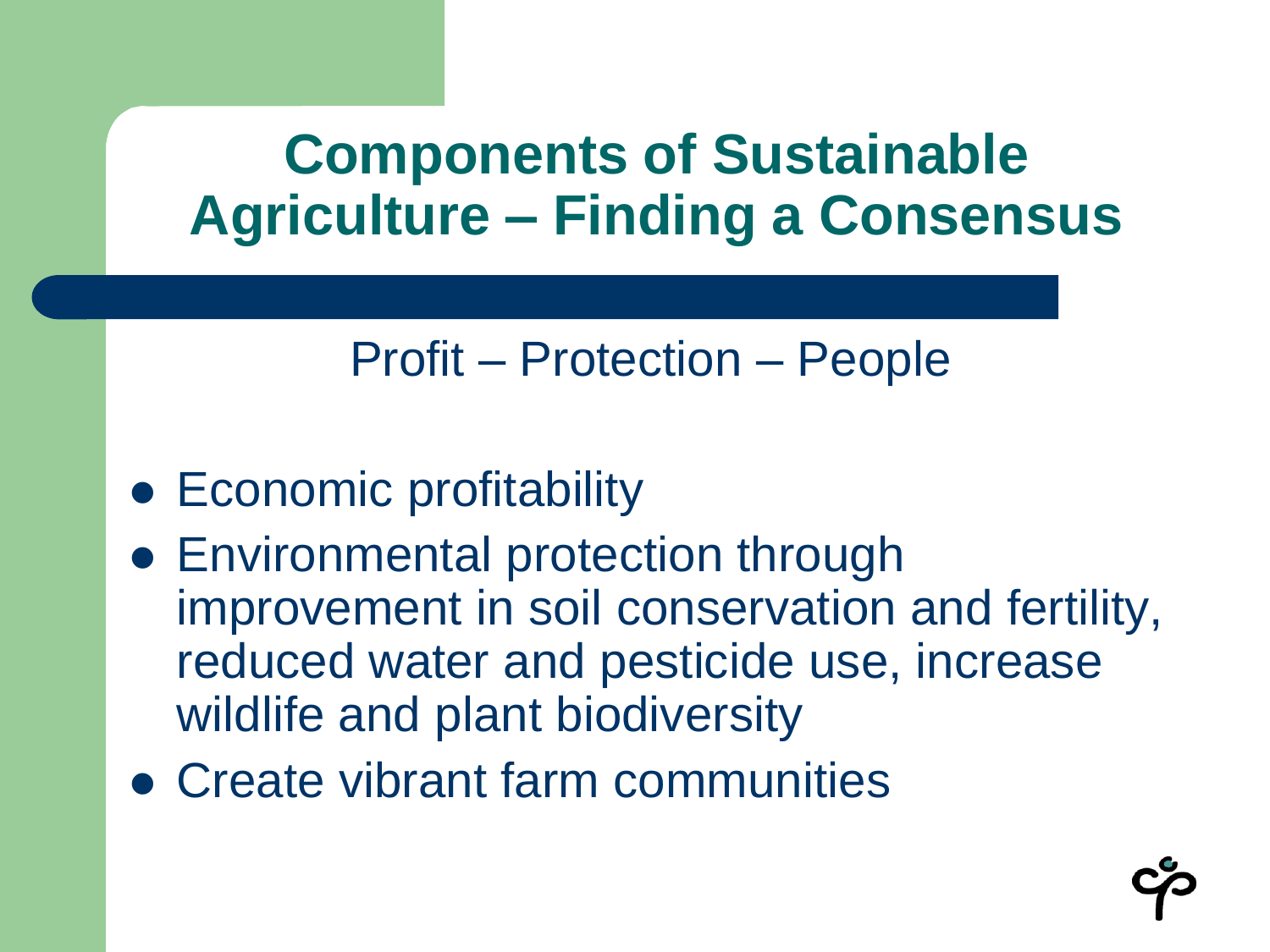### **Identifying Producer and Educator Audiences**

- Size of farm or ranch
- Volume of sales
- Crop/Livestock
- Region
- Limited-resource farmers
- **•** Ethnicity
- Women
- Conventional/Sustainable/Organic
- **Extension agents and researchers**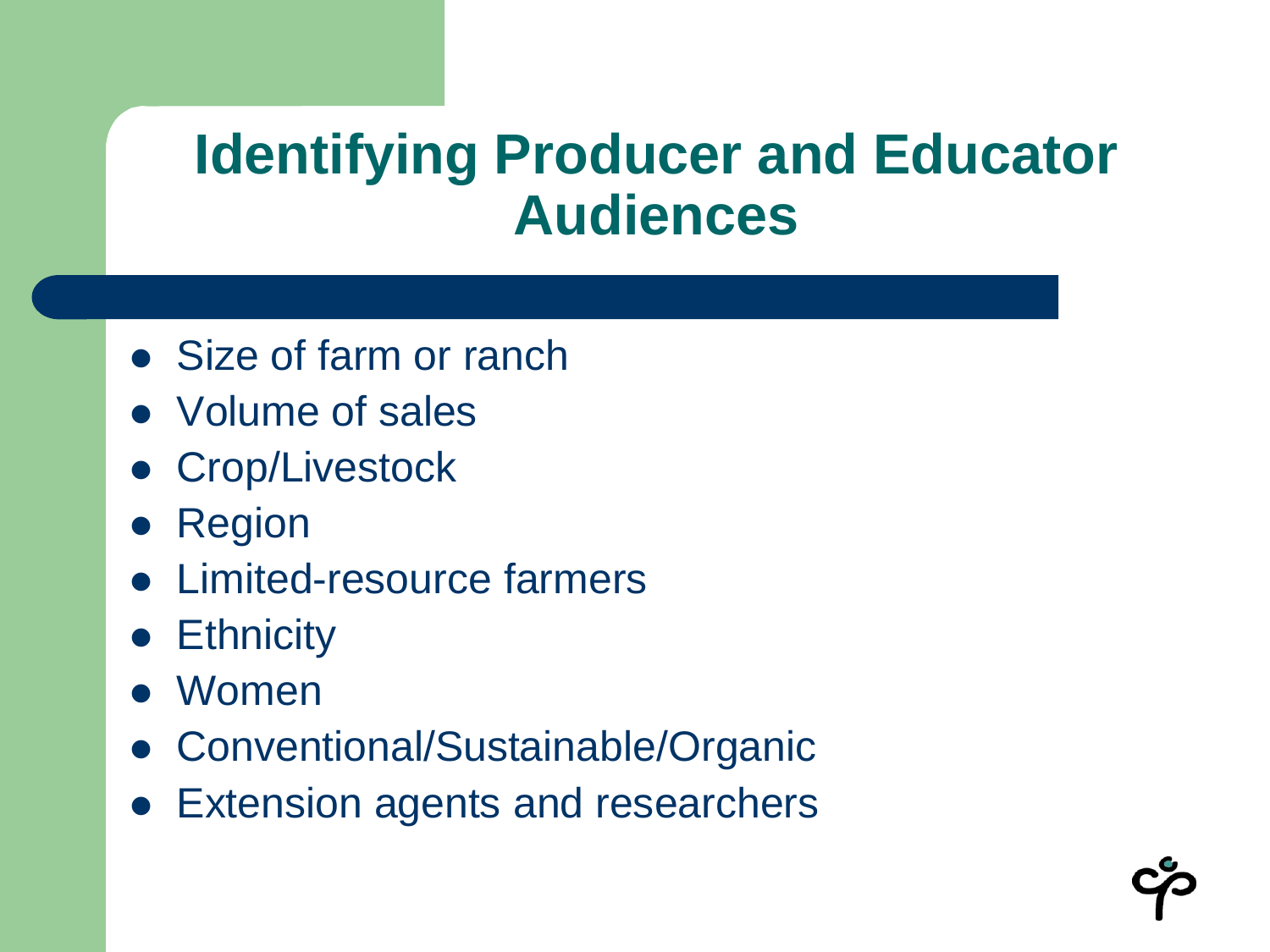### **Reaching Conventional Farmers, Ranchers, and Educators**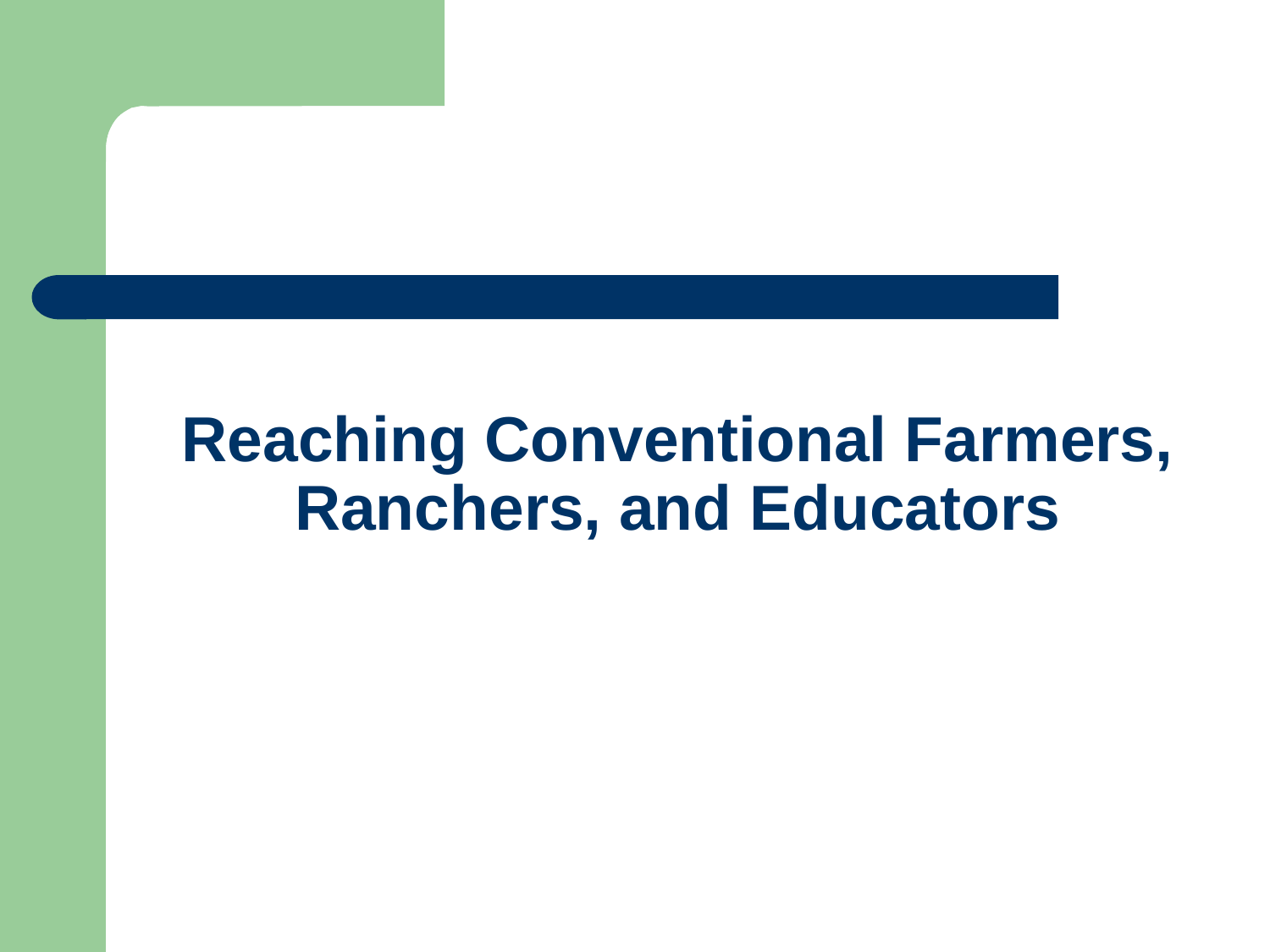# **Communication Channels**

- Where do conventional farmers get information?
	- Radio
	- TV
	- Print Media
	- Extension Agents
	- Other face to face exchanges (family, neighbors, agricultural fairs)
	- Computer-based information sources

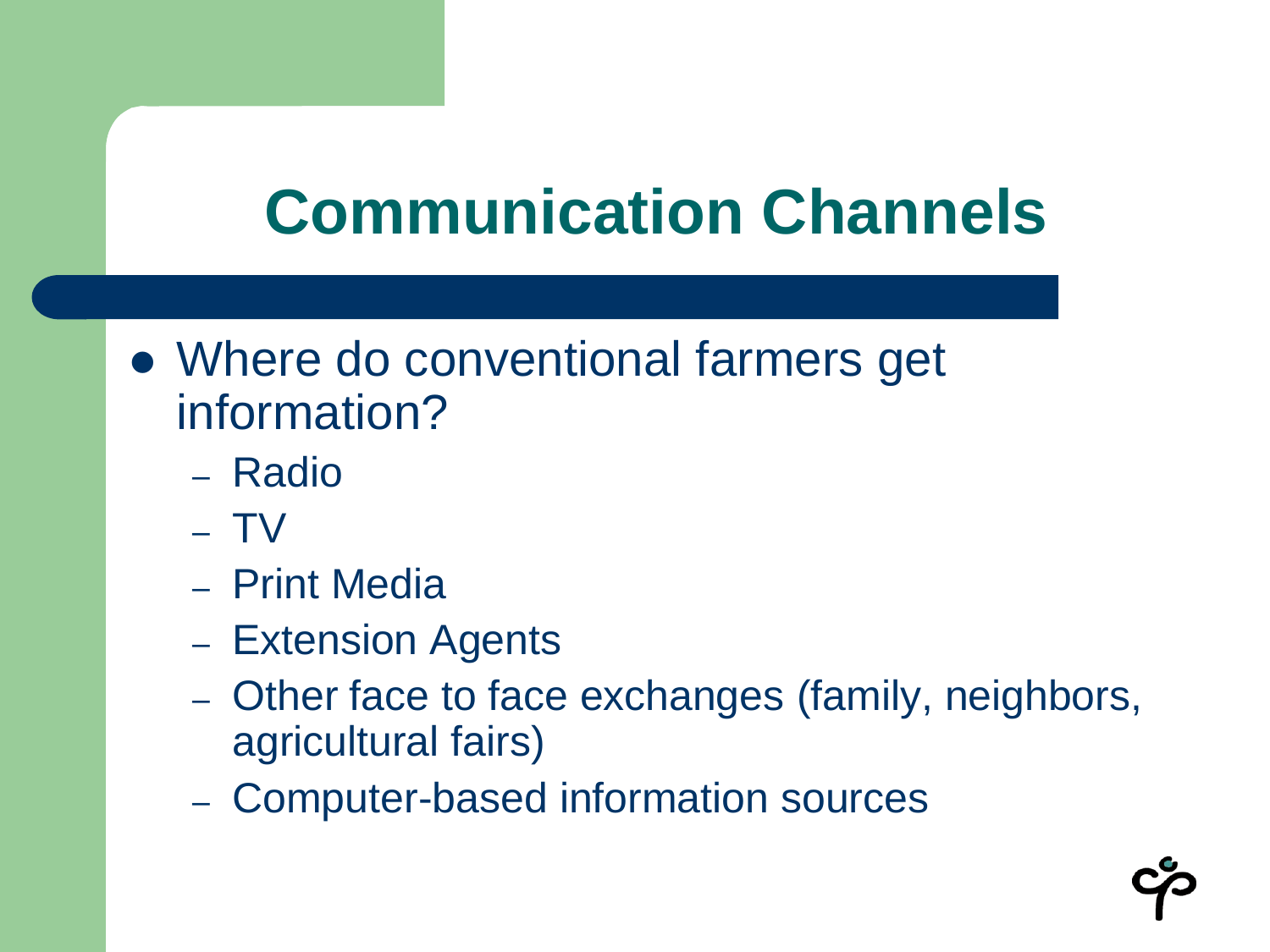## **Print Media**

- Remains the most frequent cited provider of information
- Multiple channels exist:
	- Commercial subscription providers, e.g.:
		- *Progressive Farmer*
		- *Farm Journal*
		- *Successful Farming*
	- Commodity-based
	- Input Supply-based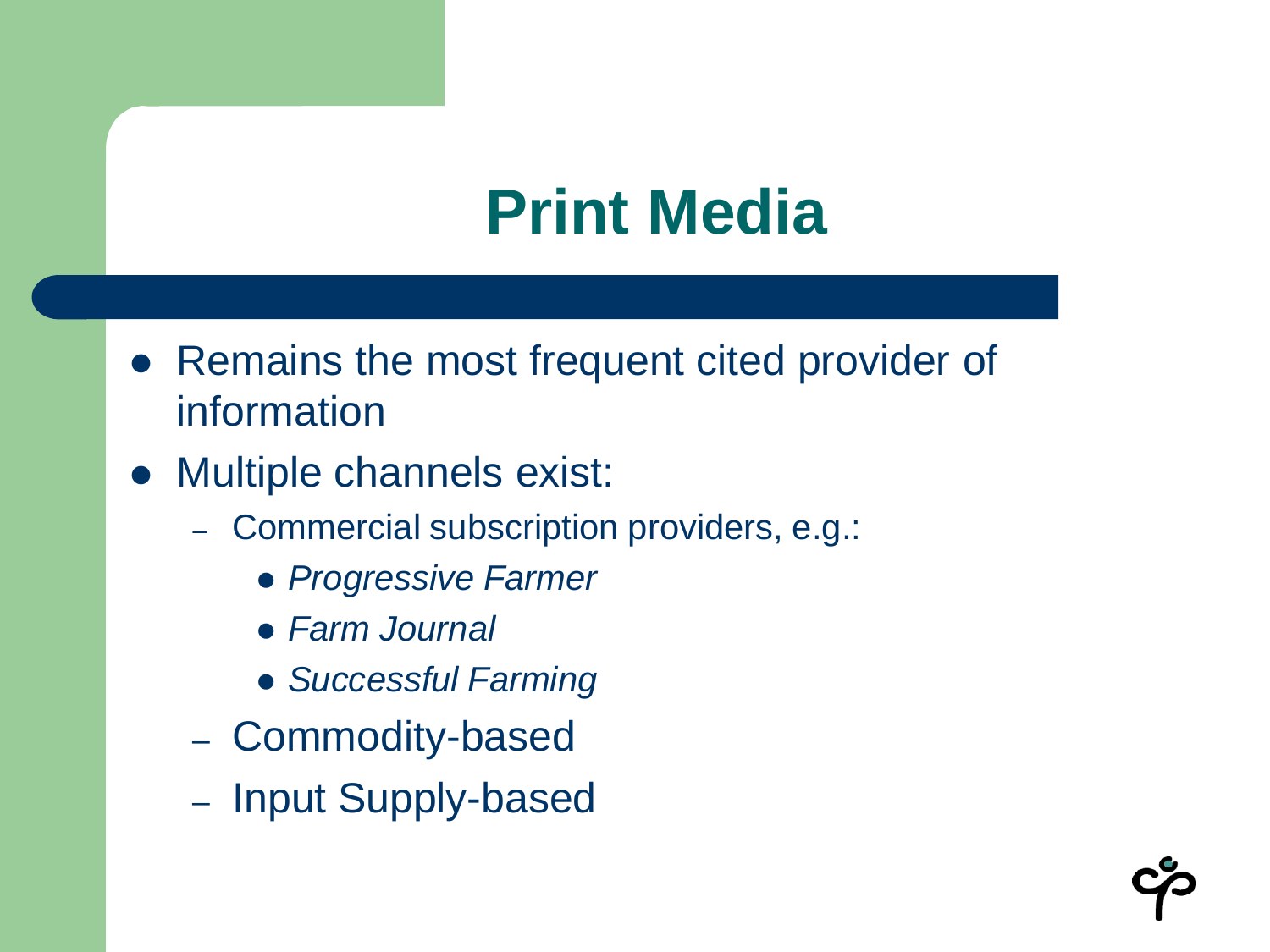### **Computer based information transfer**

- Ag producer use of computers is increasing and tracks national increases in availability
- Major use of computers for Ag producers remains in record keeping, but use of web and e-commerce rising
- Extension Service increasingly providing subject matter content and engaging minority producers through web based channels
- Subscription, commodity and input supply print media providers offer web-based information

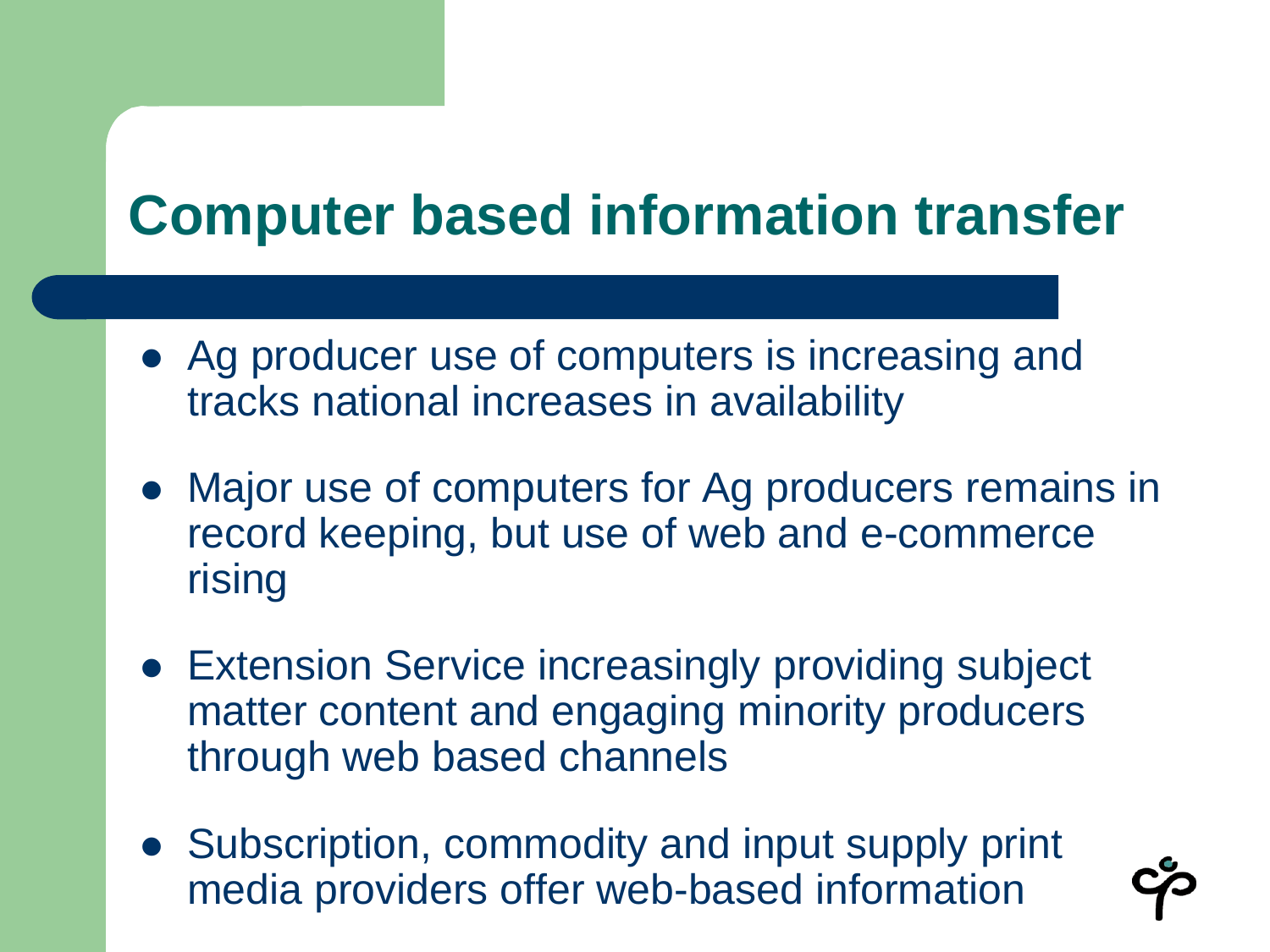#### **New avenues for computer-based information transfer**

- Websites
- **Email list serve**
- **Blogs**
- RSS feeds
- Social networking sites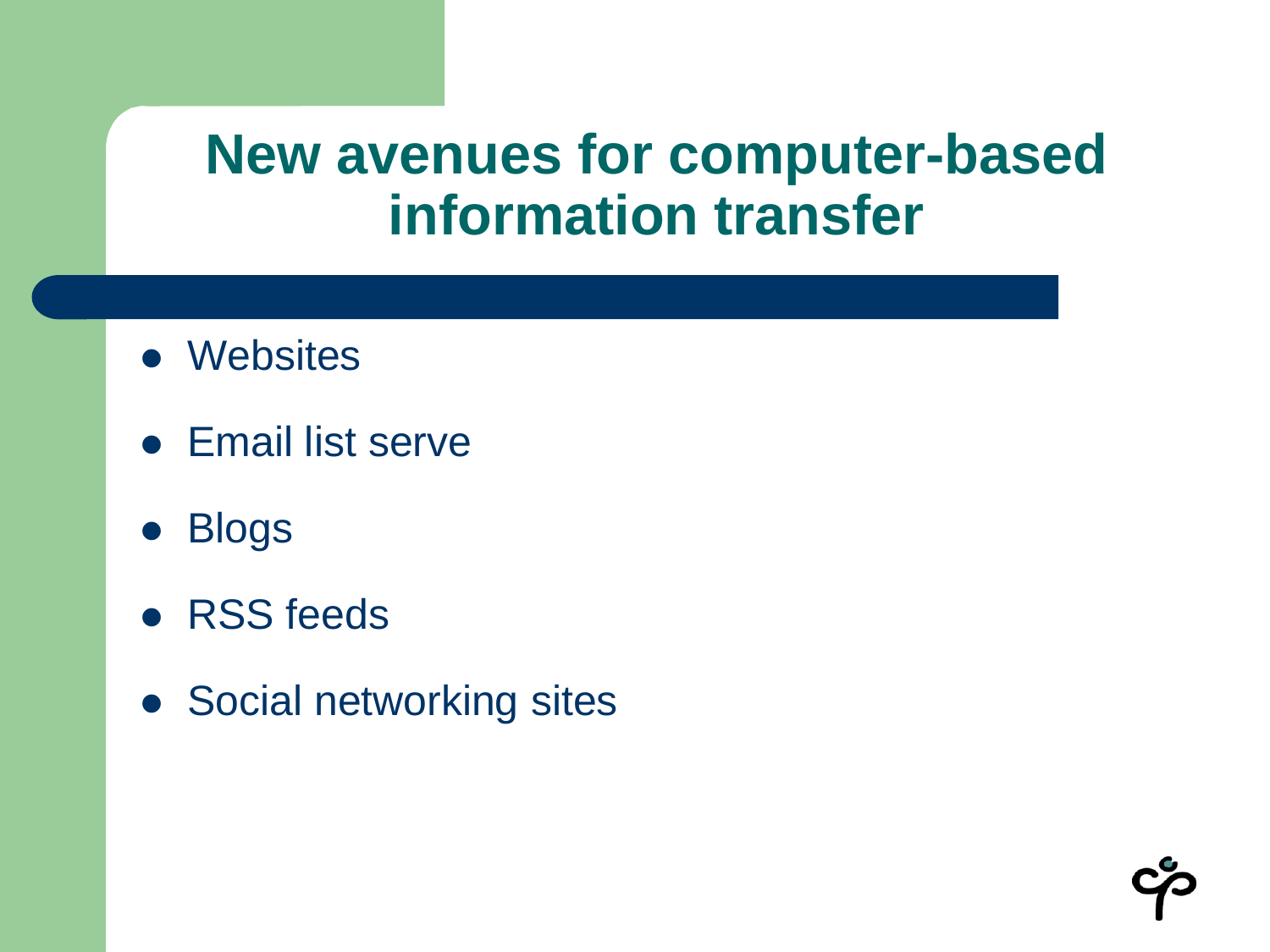### **Cooperative Extension Service**

- Approximately 3,000 agricultural agents nation wide
- Agents tend to be Land Grant (LG) University graduates and are located in a specific county
- Retain links to the LG Universities and their research results
- Provide producers with face-to-face information as well connecting to LG University based web information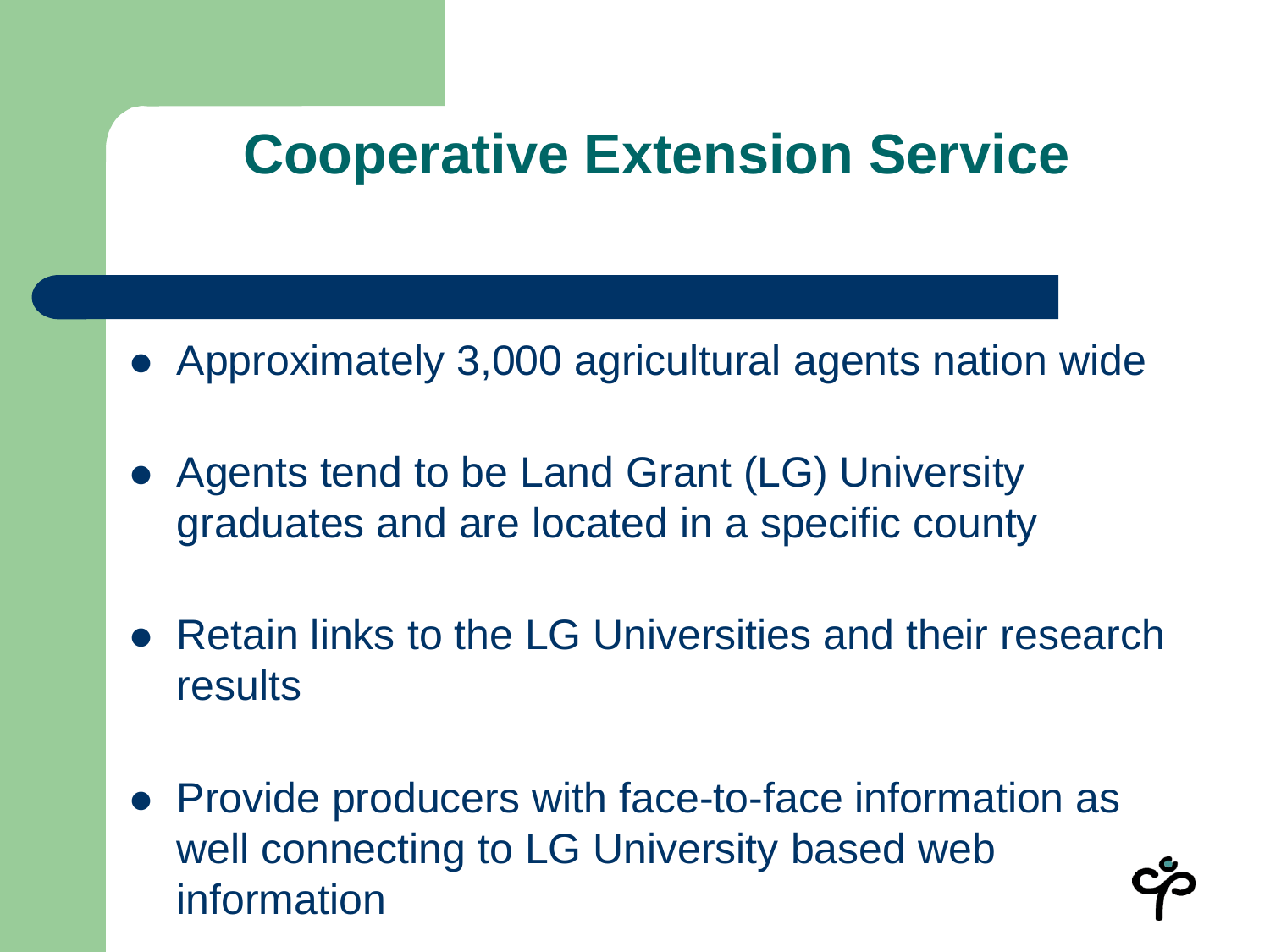### **Content analysis of publications for conventional farmers**

- Farming as a business -- emphasis on increasing farm income and profitability
- Reliance on science-based recommendations
- "Environmental stewardship"
- Infrequent of no use of the terms "sustainable agriculture"